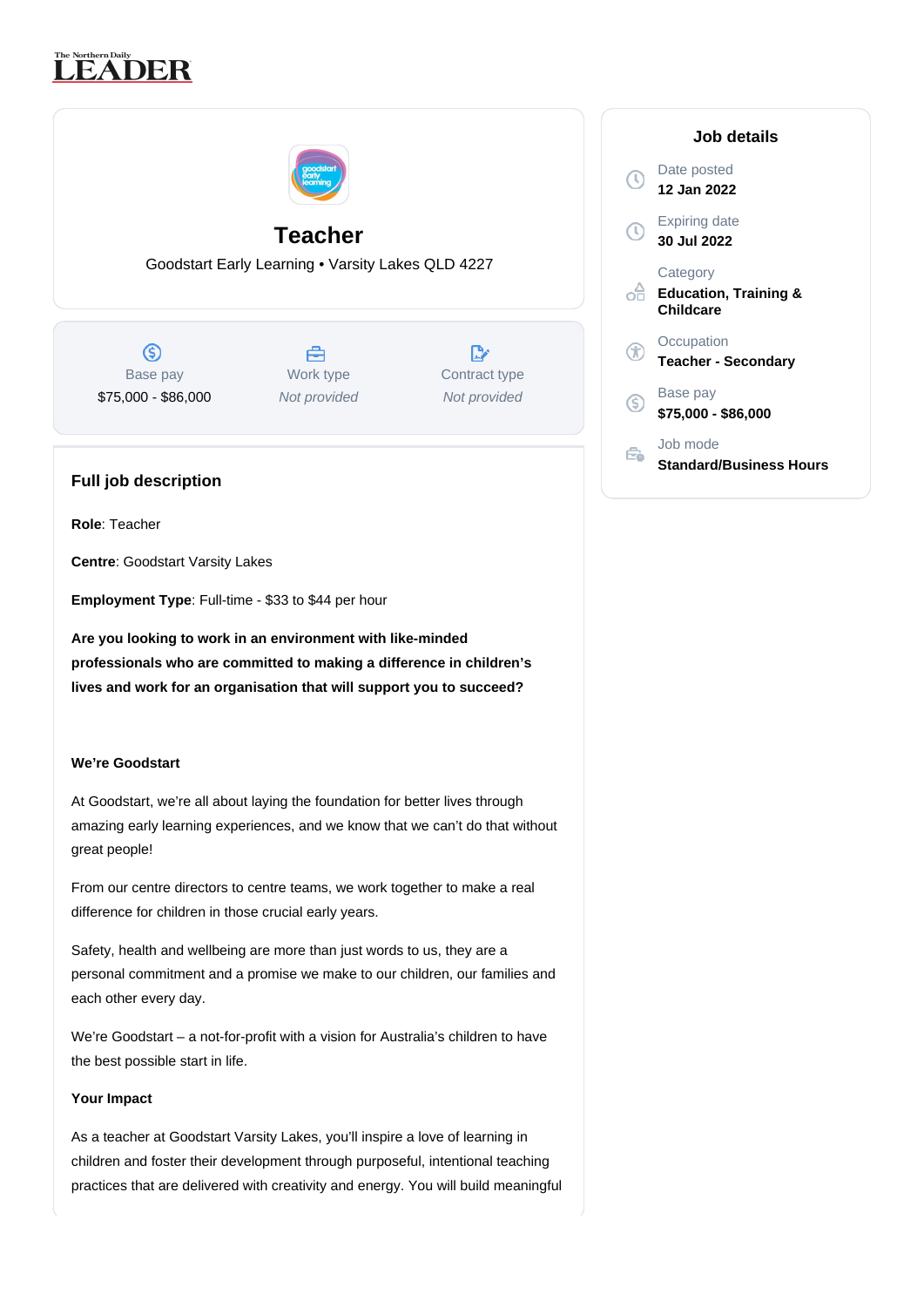relationships with families, so each child has a strong sense of belonging that supports them to thrive. Your love of teaching will be reflected in how you mentor and guide educational practices in your room, and in your work with the broader centre leadership team to develop, review, and implement high-quality early learning programs, to ensure you're achieving optimal outcomes for children.

What Goodstart can offer you

There are so many reasons to join the Goodstart family. Let's start with the benefits!

- Teacher accreditation/registration we offer state-specific support to help you through this process
- Competitive pay you'll get paid on par with state primary school teachers
- Paid professional development we offer a range of opportunities to grow your skills and your career
- Wellbeing focus you'll get two extra days off per year, and our dedicated wellbeing program will ensure you get the support you need, when you need it most
- Additional leave you'll have the option to purchase extra leave for even greater work life balance
- 4 weeks paid parental leave increasing to 6 weeks from December 2023
- Retail and childcare discounts you'll save money on insurance, travel and technology, and get 50% discount off your childcare gap fees

You'll also love:

- Centre support dedicated support and guidance on a range of topics, such as safety, teaching and inclusion, delivered face to face or virtually by our centre support team
- Security and stability with over 670 centres across Australia, you'll have the support of a large network and the stability of a respected organisation

Requirements:

- Approved bachelor's degree in early childhood education or ACECQA approved equivalent
- Valid Working with Children Check
- Teachers' registration (full and provisional), however we also welcome Teachers who are not currently registered
- First Aid qualification

How to apply

'Click 'Apply Now' and submit your application. For any questions, email – [vkundoorvala@goodstart.org.au](mailto:vkundoorvala@goodstart.org.au) or 0739182282

We review applications as they are submitted. We encourage you to submit your application as soon as possible for your best chance to